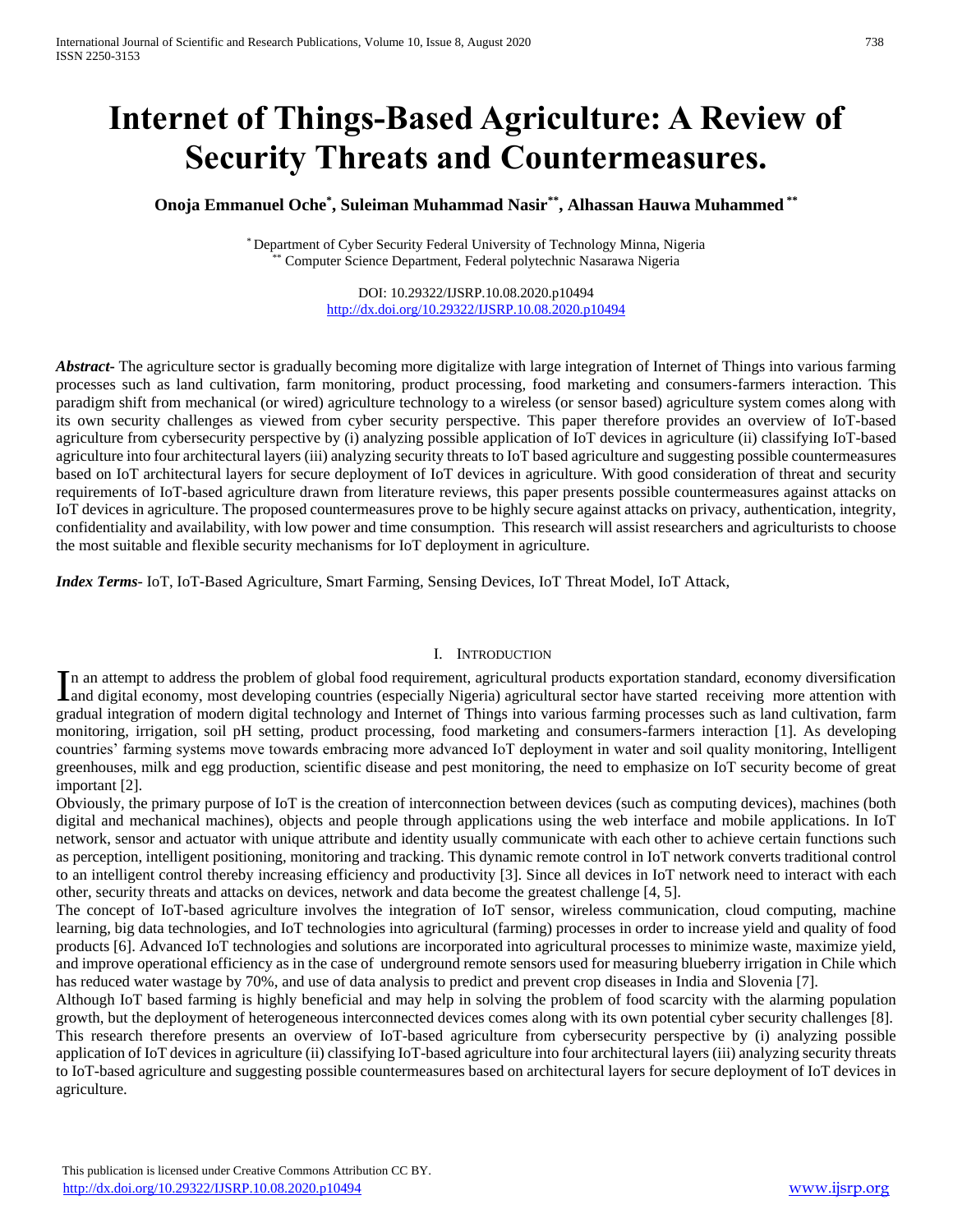#### II. AN OVERVIEW OF IOT ECOSYSTEM FOR AGRICULTURE

Internet of Things interconnectivity involves the use of different technologies such as (computers, smart phones, smart watches, sensors, actuators and Radio-Frequency Identification (RFID) tags) for the purpose of information sharing and processing [9]. IoT is a global network of infrastructures based on standard and interoperable communication protocols where unique and identifiable devices interconnect using intelligent interfaces [10].

According to [11] IoT ecosystem for agriculture consist of four (4) components namely; IoT devices, communication technology, internet, data storage and processing (as represented in figure 1.0 below).



#### Figure 1.0 IoT Ecosystem

IoT sensors which may be mechanical, optical, electrochemical and airflow sensors are also known as IoT devices. They are made up of embedded systems with wireless connectivity to interacts with sensors and actuators. They are used to gather and monitor data on environmental variables (such as soil nutrients, rainfall, leaf wetness, wind speed, humidity, solar radiation and air temperature) responsible for plant growth and animal production [12].

The communication spectrum is a mean of cellular network data transmission mechanism which may be licensed (with high cost of subscription and power consumption during transmission as drawback) or unlicensed (with high interference rate and security flaws as drawback) [13].

According to [14], there are many standards for wireless communications. These may be grouped into short-range standard such as ZigBee, Bluetooth, Z-Wave, passive and active radio and long-range standard such as Sigfox Lora, and NB-IoT

In [15], it was observed that availability of IoT data across the globe is made possible through a core network layer component known as the internet. It provides connectivity of heterogeneous devices through the middleware and connectivity protocols such as the serviceoriented architecture (SOA), cloud-based IoT middleware and actor-based IoT middleware.

Some agricultural information system developed to manage and store agricultural data are; the silent herdsman platform, Onfarm system, Farmlogs, Cropx, Easyfarm and KAA [16].

#### III. APPLICATION OF IOT IN AGRICULTURE

Although there are numerous applications of IoT in agriculture, this research focuses on most recent applications of IoT in agriculture as represented in figure 3.0 below.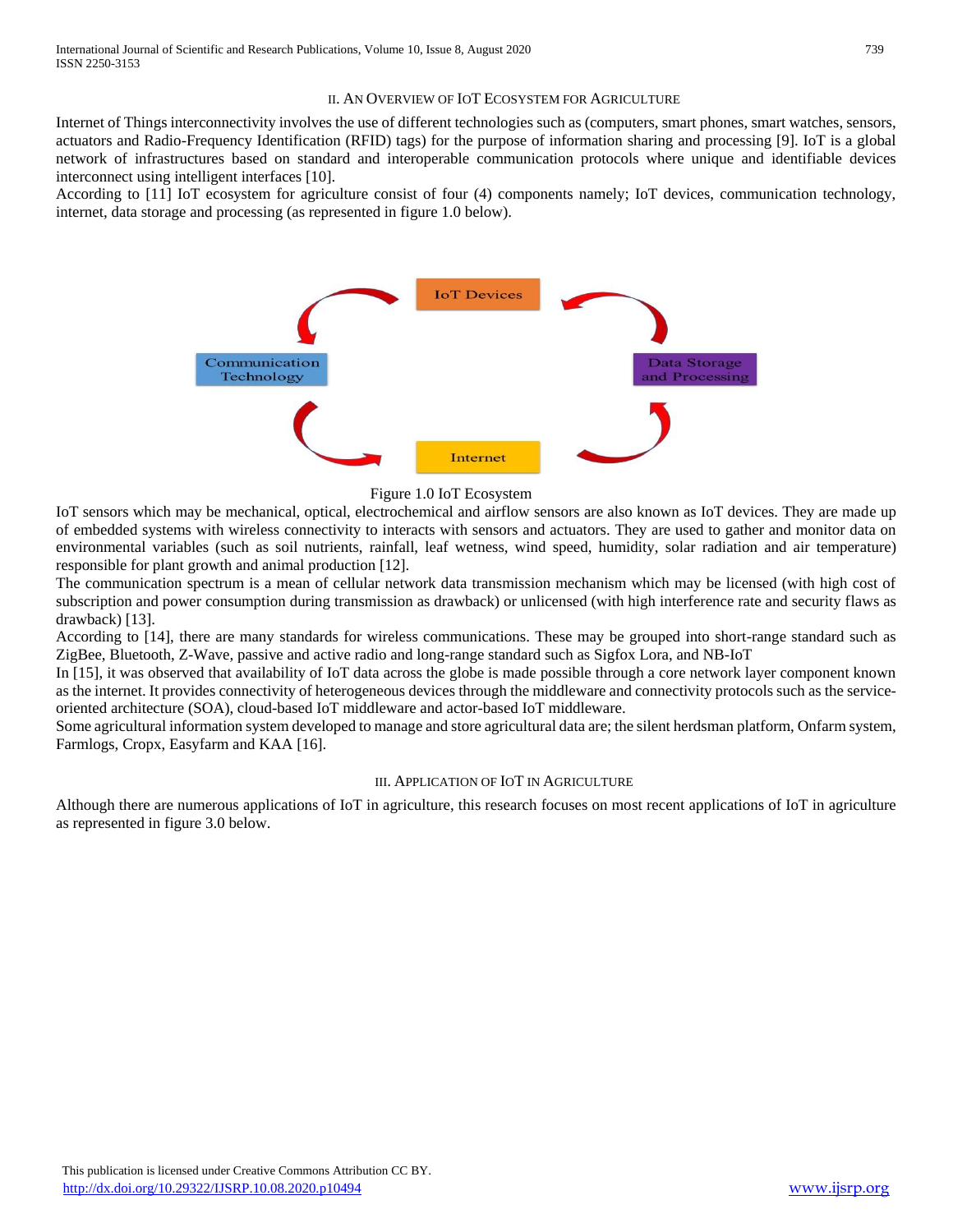

Figure 2.0 Application of IoT in Agriculture

The ability of IoT sensors to perform functions such as monitoring, tracking, tracing, precision and production have increased their applications in various fields of agriculture such as automation and precision farming, soil monitoring, irrigation monitoring, weather monitoring, greenhouse production, pest and disease control. The application of IoT in different field of agriculture shows the acquisition of agricultural data through different IoT sensors such as Wi-Fi, Zigbee, Bluetooth Sigfox, LTE-M1, LoRa and LTE-NB1. Such data are transmitted to the IoT cloud server through gateway which also receives commands (from the sever) that are sent for automation purposes. The cloud server supports services such as data storage, data analysis for decision making and visualization. This allows agriculturist to remotely manage farming processes via IoT devices [17, 18, 19].

According to [11], different factors in various agricultural areas can be monitored. IoT devices are applied based on their monitoring capability. The pattern and process of crop farming are affected by several environmental factors such as temperature, amount of rainfall, humidity, soil moisture, salinity, climate, solar radiation and pest movement. Collecting data on such factors enables proper planning and decision making in farm profit, risk and yield management. Libelium a company in Columbia, has installed several IoT kits to control such environmental conditions of the soil. This enables the farmer to get information about the humidity, temperatures, soil moisture, radiation and leaf wetness. Elaborating on other application areas of IoT based on its monitoring function, [20] mentioned that, IoT devices collate environmental factors data that can be used for automation purposes in other agricultural areas such as Aquaponics (a combination of aquaculture and hydroponics), forestry and livestock farming.

According to [21], using RFID and cloud base global positioning system, IoT devices are applied in tracking and tracing agricultural assets and products which allows data on the origin, location, life history, cropping environment, farming conditions, pest effect, storage conditions and supply time of products to be accessed along the supply chain.

According to [22], IoT applications have improved autopiloting in agricultural machineries such as vehicles, unmanned aerial vehicles (UAVs) and robots through GPS, proper mapping system and global navigation satellite systems (GNSSs). Such machines are controlled remotely based on available data collected through IoT system. Manufactural of agricultural machines such as CLAAS, implement IoT on their equipment, for purpose of auto pilot mode.

According to [24], IoT is applied in precision agriculture whereby advanced technologies such as Remote Sensing (RS), Geographic Information System (GIS) and Global Positioning System (GPS) that utilize wireless Sensor Network (WSN) are used to effectively reduce the potential risks in agricultural production processes which help farmers in making accurate and controlled farming processes and thereafter gathering important data (such as animal health, crop growth, environmental factors) required for agricultural production. The use of agricultural drones and other low-power, multi-function and wireless communication devices are remarkable application of IoT in precision farming.

According to [25] in precision agriculture, greenhouse where plants are grown in a controlled glasshouse, parameters are monitored and controlled through wireless sensor network technology. Mostly in field bus concept, hybrid systems wireless protocols such as ZigBee protocols based on IEEE 802.15.4 are used to control data transfer. IoT can be applied in greenhouse technology in order to achieve high efficiency, reduced human resource and low energy consumption [26].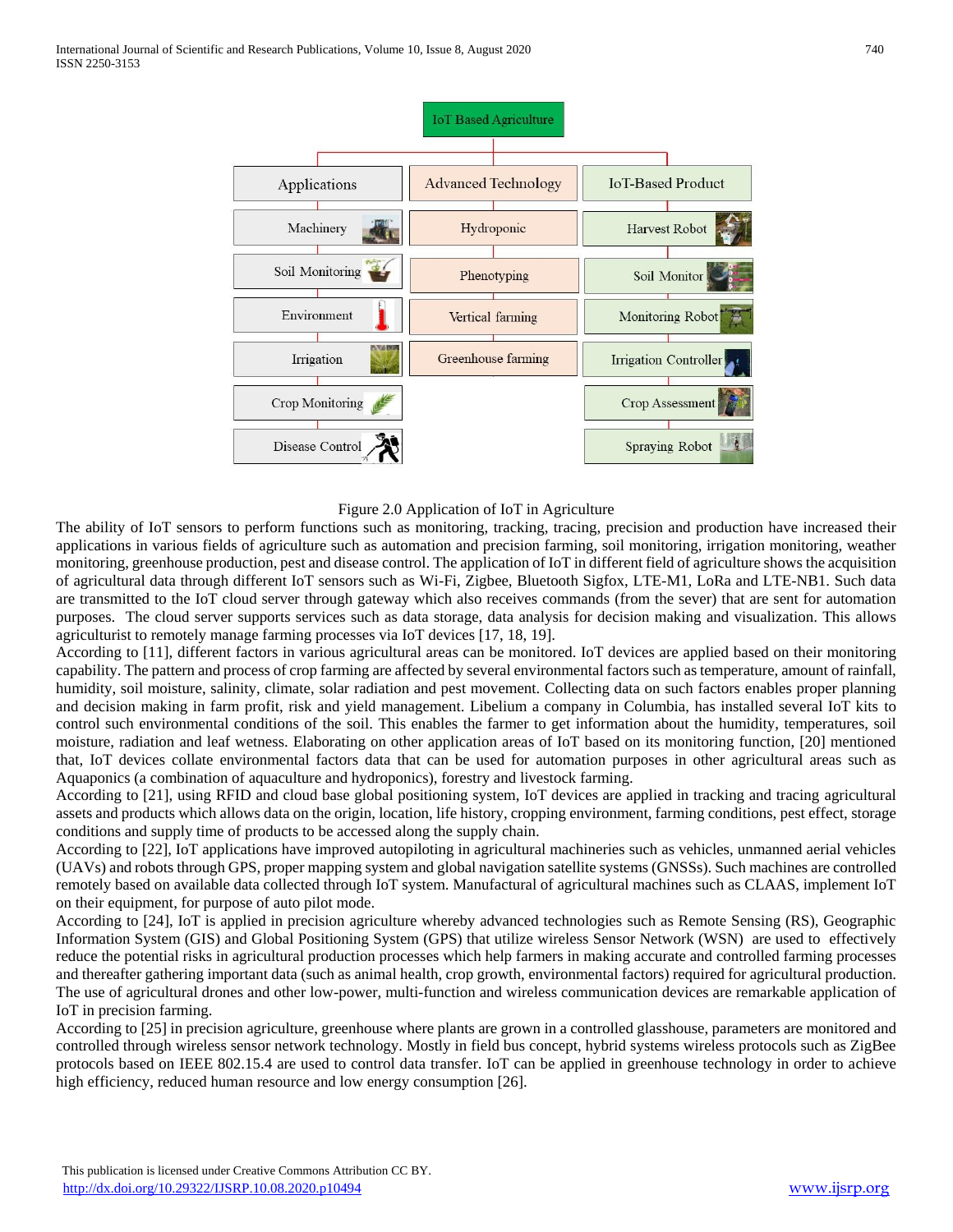#### IV. APPLICATION OF IOT IN AGRICULTURE

Although there are different architectural layers of IoT-Based farming, this research grouped IoT-based agriculture into four different layers as represented in figure 3.0 below.



Figure 3.0 IoT-Based Agriculture Architectural Layers

# *A. Physical (Sensor) Layer*

The physical layer consists of sensors (such as optical sensors, electrochemical sensors, acoustic sensors, airflow sensors, fieldprogrammable gate array (fpga)-based sensors, ultrasonic ranging sensors, optoelectronic sensors, mechanical sensors, electromagnetic sensors, eddy covariance-based sensors, soft water level-based (swlb) sensors, light detection and ranging (lidar), remote sensing) smartphones and other IoT-enabled devices equipped with Global Positioning System for developing different IoT technologies in IoT agriculture for hydroponic, phenotyping, vertical farming photovoltaic farm, solar insecticidal lamp, greenhouse and irrigation farming. Processes in IoT-based agriculture are controlled by digital control system (e.g. Supervisory Control and Data Acquisition (SCADA)). In this layer of the IoT based Agriculture, data such as wind speed, temperature, humidity, pest and diseases are collected by the sensing devices using protocol such as Zigbee and processed by embedded devices which are transmitted through the network for processing and analysis. Most times, installation of agriculture sensor is done in areas where they can be easily accessed and monitored. This may easily give attackers unauthorized access to sensing devices which may give room for physical attacks. Other security challenges of this layer are unauthorized capturing of sensing devices like drones, Denial of Service (DoS) attacks, timing and replay attack, routing threat and other attacks [12].

The physical layer of IoT is made up of terminal devices, wireless sensor network (WSN), RFID tags and readers and agricultural machinery. Most of the agriculture related sensors are soil sensors, water sensors, plant and animal data sensors. Agricultural data such as wind speed, temperature, humidity pest and diseases are collected by the sensing devices using protocol such as Zigbee and processed by embedded devices which are transmitted through the network layer to other higher layers for processing and analysis. Most at times, installation of sensing (perception layer) devices are done in area where they can be easily accessed and monitored. This may easily give attackers unauthorized access to sensing devices which may give room to physical attacks. Other security challenges of this layer are unauthorized capturing of sensing devices like drones, Denial of Service (DoS) attacks, timing and replay attack, routing threat and other attacks [21].

## *B. Fog Computing Layer*

In order to save processing time of data generated by sensing devices in the physical layer and timely decision, data need to be processed closer to the IoT devices. This bring in the concept of Fog/Edge Computing in the architecture of IoT based agriculture. This layer is made up of multiple edge nodes, closer to the farmer and end-devices and reduces the workload on the network and centralized cloud layer. Activities such as data capturing (and data aggregation, filtering, encrypting and encoding of data), detection (anomaly detection and device failures prediction.), prediction (which mostly rely on machine learning models), security monitoring and decision support are done at this layer [27, 28].

## *C. Network (Connectivity) Layer*

This layer facilitates connectivity and transportation of data through high speed networks such as 5G from fog computing layer to cloud (storage) layer [29]. It also provides interaction interface between the storage (cloud) layer. It binds all layers through means of communication [30, 31]. This layer controls routing by delivering interconnectivity of strategies-based network and transmit various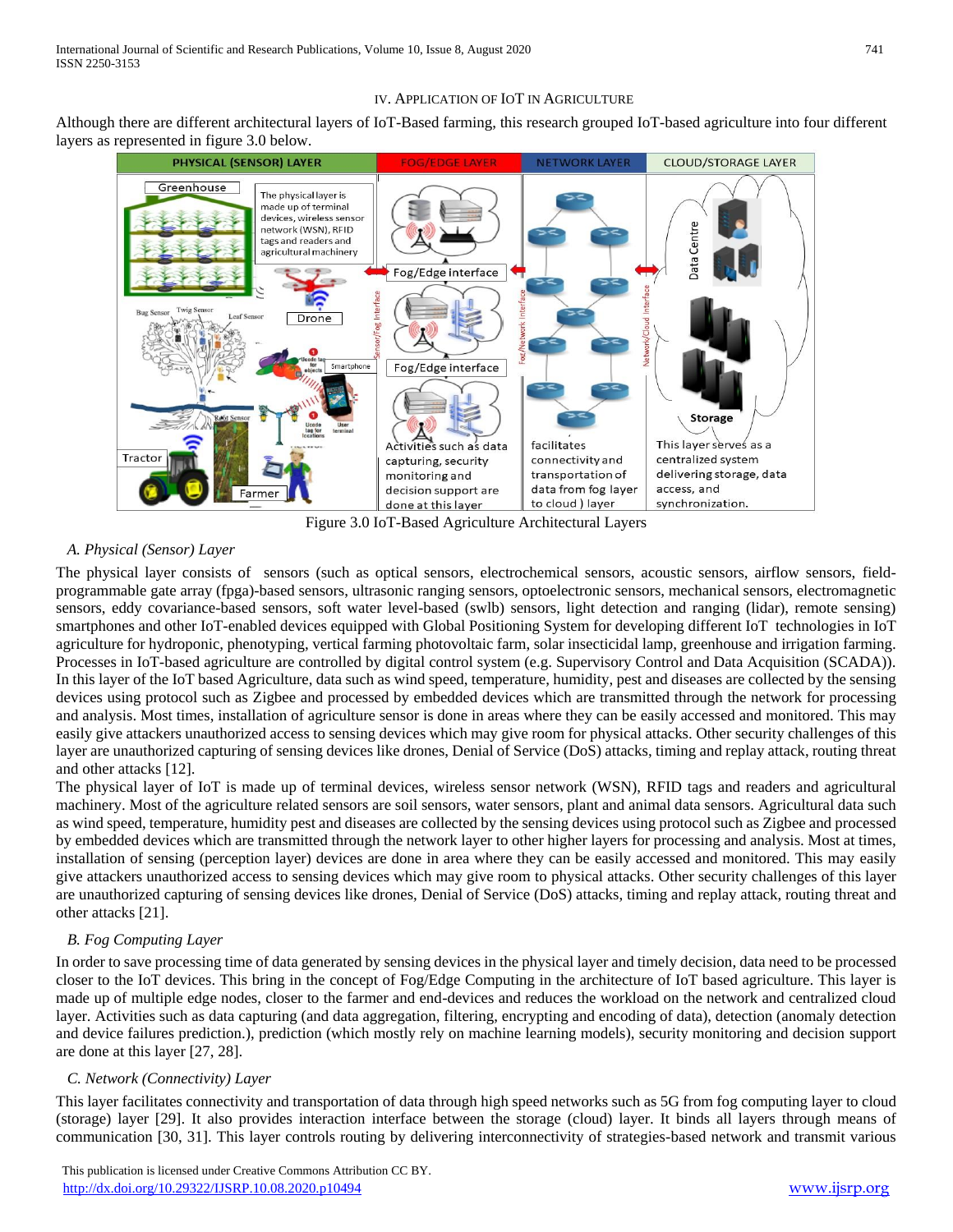agriculture data through a wired transmission channels such as CAN bus and RS485 bus or wireless transmission channel such as Zigbee, Bluetooth, LoRa and NB-IoT. It also sends controls command to the sensor or physical layer so that IoT devices can take necessary action.

## *C. Cloud Computing (Storage) Layer*

This layer serves as a centralized system delivering storage, data access, and synchronization. It follows the platform as a service architecture, running applications and importing their data. Data pushed in from the edge layer are saved in distributed file system (DFS) which are mined using analytical software. Some examples of cloud computing platforms are Amazon Web Services, Google Cloud, John Deere Farmers Business Network. Some examples of IoT based agriculture data storage platforms are Easyfarm, Farmobile, the silent herdsman, Farmlogs, Onfarm and system [16, 32, 33].

## IV. THREAT MODEL OF IOT-BASED AGRICULTURE AND COUNTERMEASURES

Attackers can orchestrate diverse attacks on IoT devices and data in smart farming. These devices are Heterogeneously interconnected and generate enormous amount of dynamic and spatial data. This data is used for day to day monitoring and control of the farm. Unauthorized access to such information may cause potential threat to agricultural processes. An attacker may use information leakage to bypass security measures, gain competitive advantages cause economic losses, Some IoT-based farms analyze collected data using third party agronomy analytics. Such parties may compromise IoT system, inject malicious code to redirect data transmission when given legitimate credentials to farm data on the edge for real time analytics [34, 35].

Discussing IoT device vulnerabilities [16] and [35], stated that, IoT devices are highly vulnerable to physical attack, tampering, theft, predators and animals. Some IoT devices use weak security algorithms with limited memory, high power energy consumption with gateway highly prone to attacks such as forwarding, congestion attack and denial of service (DoS). Sometimes, the IoT devices applied in precision agriculture are vulnerable to attacks such as device capture attack [35] whereby an attacker captures IoT device such as drones and extracts cryptographic implementations and gains unrestricted access to the information stored in the device's storage. The agriculture network layers can be vulnerable to DoS attacks, wireless signal jamming, and man in the middle attack [16]. The cloud layer is also very prone to data tampering, session hijacking, logon abuse, DoS, unauthorized services attack which can affect automated processes in the farms.

In IoT-based agriculture, interconnected objects such as flying drones, on field sensors and autonomous tractors communicate with each other either directly in the form of machine to machine (M2M) or through cloud based assisted network of which can support Message Queue Telemetry Transport (MQTT21), Constrained Application Protocol (CoAP22) or other IoT communication protocols. The major security issue here is authorization and trust issues. It is important that messages and commands are sent from trusted and secure entity rather than vulnerable and malicious entity This implies that only authorized entity and farm owner can send farm data on crop yield, livestock health, breeding and other important information [36].

IoT-based farms consist of interconnected entities which allows high rate propagation of malware through the network. Arriving at malware detection mechanism that perfectly fits into IoT based farming still remains a great security challenge as malware detection mechanism that works against malware in physical layer may not work in edge or cloud layer of IoT agriculture architectural layer. Although AI assisted malware detection techniques have been proposed but no IoT based farming malware detection system in specific [37].

In a situation where all devices are connected together in smart farming, IoT devices at each architectural layer can be prone to a remotecontrol attack such as botnet where zombies of infected systems are used to infect and attack other farm devices and network.

The Physical/Sensor layer which consist of physical IoT entities such as sensors, RFID tags, zigbee and bluetooth devices mostly developed in open fields are basically prone to physical attacks such as physical damage, malicious code injection, node tampering, mass node authentication, fake node and side channel attack. In some case of physical/sensor layer attack, an attacker may physically destroy sensor devices installed in open and closed area to cause physical denial of services. Sometimes the adversary may choose to add fake nodes to sensory systems and inject malicious code into the IoT network through the network. At times the adversary may attack the encryption mechanism of the farm devices by capitalizing on factors such as electromagnetic radiation, power and time consumption [12].

In the work of [38], researchers considered the network layer of IoT based farming to be vulnerable to attacks such as man in the middle attack, wireless signal jamming, DoS and DDoS. The cloud/edge layer is vulnerable to attacks such as unauthorized services, data tampering, logon abuse, session hijacking, SQL injection and DoS, which have adverse effects on automated processes.

Attacks on IoT devices in IoT-based farming was classified into different categories according to [23] which include attacks against confidentiality, integrity, availability, privacy and authentication. Explaining attacks against privacy, [23] pointed out that this type of attack is based on knowing and identifying the location and identity of IoT devices at the physical or sensor layer to gather privacy data and compromise the privacy of the IoT devices. Attacks against authentication impersonate authorized nodes by forging identities of IoT devices or fog, edge or cloud nodes. This attack may take the form of replay attack or masquerade attack. Attack against confidentiality eavesdrop IoT network traffic between IoT devices and access point at the physical or sensor layer so as to misuse the IoT devices to fulfil the adversary intention. Such attack may be in the form of known key and password attack, brute force attack and tracing attack. Attack against availability tends to create Denial of Service (DoS) or Distributed Danial of Service (DDoS) in order to make services unavailable for IoT based farming. This may happen when an attacker floods the servers with huge amount of unwanted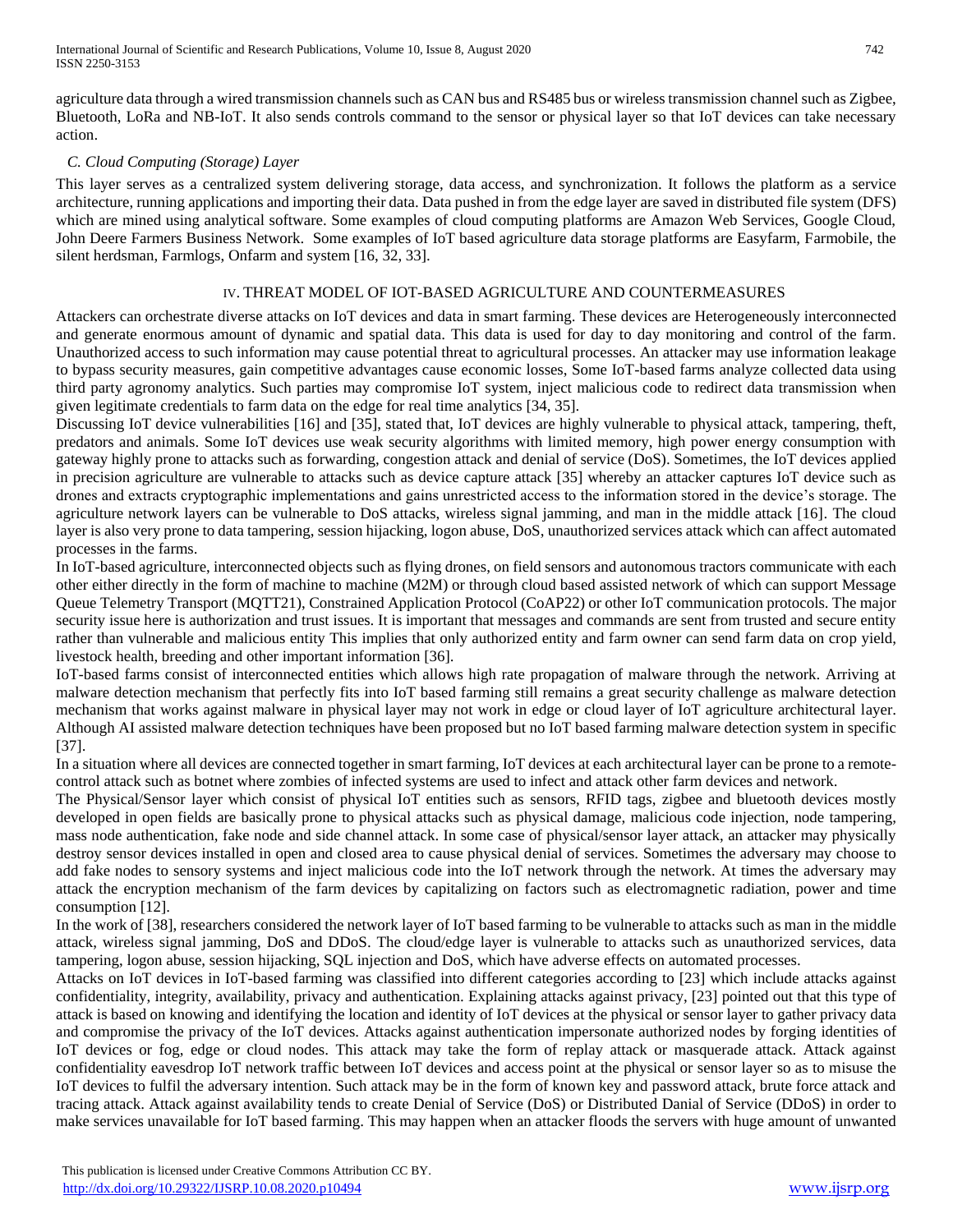data and false data injection. Attack against integrity tends to modify private agriculture data such as pH settings through unauthorized access. Attacker can do this through biometric template attack, man-in-the-middle (MITM), forgery attack and trojan horse attack.



Figure 4.0 IoT-Based Agriculture Architectural Layers

# *A. Classes of Attacks on IoT-Based Agriculture*

Considering different literatures, this research classifies attacks on IoT-based agriculture into five (5) different classes namely privacy, authentication, confidentiality, availability and integrity attack.

## *1). Attacks Against Privacy*

These attacks occurred when an attacker capitalized on the location and identity of smart devices at the agriculture sensor layer to gain an unauthorized access to data and compromise device privacy. Accessing farm data such as crop growth, soil nutrients, humidity, rainfall, soil type and pH settings that are collected at the IoT sensory layer may expose farmer's daily activities and give a competitor undue advantage. Farm data need to be preserved from any form of unauthorized access as it may lead to different form of attack like agricultural espionage. Farm privacy is based on the principle of secrecy, anonymity and autonomy [39, 40].

## *2). Attacks Against Authentication*

This attack attempt to gain authorized access to devices and nodes through identity forgery. The attacker impersonates a legitimate device user and gain access to agriculture devices either at the sensor, network, fog or cloud layer. This identity-based attack may come in the form of masquerade, reply, Spoofing, and impersonation attack [42].

In masquerade attack, fake nodes are presented as legitimate nodes in order to log into server at agriculture sensor or edge layer. In replay attack, the privacy of agriculture devices and data are exploited by an attacker through interception of agriculture data packets between IoT devices with an access point at the sensor layer and relaying them without modification to their destinations. The major target in spoofing are agriculture sensory and other farm RFID system. The attacker gains unauthorized access to farm IoT devices and network by capturing information from farm network after injecting fake information on nodes and RFID system.

## *3). Attacks Against Confidentiality*

In attack against confidentiality, the attacker eavesdrop IoT based agriculture device and network with access point at the sensor layer in order to misdirect and compromise smart agriculture devices into making wrong discussions and performing wrong activities category of attacks attempts to adversarial eavesdrop. This attack may take the form of identity based, brute force, tracing and known key attack. In Identity-based attack, an adversary steal device identity by applying three attack techniques. First, the attacker collects farm device data using eavesdropping Secondly, the attacker tracks and trace farm device to using identification information gathered through eavesdropping. Thirdly, he duplicates password to gain to compromise farm device and data confidentiality [43].

In brute force attack, the attacker systematically tries all possible passwords of agriculture device and node, passphrases them until an accurate password is gotten. This attack is used to obtain private IoT and user data such as username, password and personal identification number. The targeted devices are mostly those at the sensor layer [44].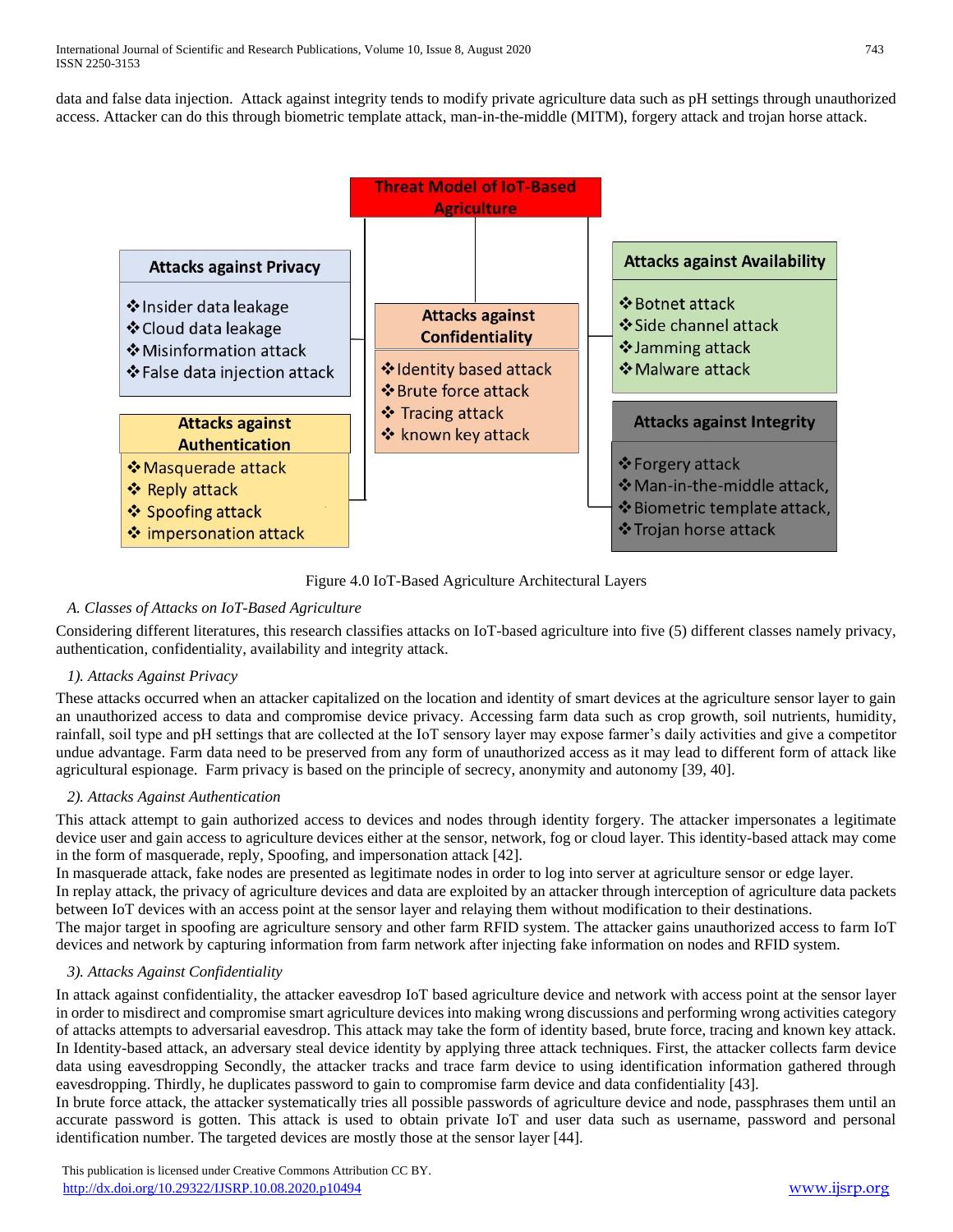In tracing attack, the attacker finds the real identity of IoT devices at the agriculture sensor layer after gathering privacy information on devices [44].

In known-key attack, the attacker uses the knowledge of previously compromised session key to generate new session keys. This attack may also get access to encrypted keys after series of monitoring and evaluation of encryption time or leaked information on devices processing duration. Device confidentiality is mostly compromised [44].

## *4). Attacks Against Availability*

The goal of this attack is to make the service of agriculture IoT devices unavailable. This form of Denial of Service may occur when the attacker flood server with large amount of unwanted data, update IoT software remotely with false data injection or lunch attack on the accurate localization for UAV with a malicious 5G station. Another example of availability attack is Botnet attack [46]. In botnet attack, attackers may capitalize on the interconnection of devices in IoT agriculture, to control them by a central malicious

system. An army of infested farm IoT devices called zombies are used to infect other farm network through different means [47].

# *5). Attacks Against Integrity*

This attack may take the form of misinformation attack, trojan horse attack and biometric attack. The goal of the attacker is to gain unauthorized access to IoT devices and modify device settings and data. This may lead to malfunctioning and inaccurate data generation. Misinformation attack endanger farm data integrity through the release of false information about crops and IoT devices. The attacker present fake data report that mimic the form of original farm data report claiming the outbreak of crop diseases or device malfunctioning. At the end, it will consume time and farm resources to analyze data and prove initial result wrong. Other forms of attacks against integrity are forgery attack, trojan horse attack, man-in-the-middle attack, biometric template attack [49].

# *B. Countermeasures to Attack on IoT-Based Agriculture*

In order to secure IoT device in agriculture environment, they need to a proper implantation of some security measures during IoT device development, deployment and usage. Some of these measures are proposed in different literatures.

# *1). Solutions to Privacy Attacks*

In protecting the privacy of IoT based farming data, [50] proposed an APPA protocol that uses cryptographic based techniques such as signature of knowledge and paillier cryptosystem to achieve anonymity and unforgeability with the aim of protecting IoT devices against false data injection attack and eavesdropping attack.

Considering the security of location privacy of IoT-based agriculture [51], proposed the implementation of location privacy algorithm which can resist attacks such as inference and colluding attack.

In order to protect farmer's privacy when data are collected and combined from sensor layer, [52] suggested that the dynamic privacy protection model should be implemented. The model which is also referred to as DPP model, uses three basic security phase which include; security classification in terms of privacy weight definition, data pair identification (content-oriented) and input data table (for evaluation performance).

To ensure trust relationship between IoT devices in an agriculture environment [53] proposed the adoption of homomorphic encryption which consist of two schemes trust evaluation techniques for agriculture IoT devices. The first scheme suggests that authorized proxy is fully trusted and collusion is completely eliminated between evaluation party and authorized proxy. The second scheme suggests that no collusion between evaluation party and authorized proxy and authorized proxy may not be fully trusted. These schemes are implemented whenever a node decrypts data, with trust evaluation done using the trust evaluation algorithm.

# *2). Solutions to Authentication Attacks*

Information in electronic tags are automatically identified and captured by Radio Frequency Identification (RFID) technology. This technology allows easy control and monitoring of farm crops and animals. An attack on the RFID tags will compromise automated processes in farm. To secure this technology, a lightweight authentication solution for IoT application was proposed by [54] This mechanism is based on entities such as an authenticated cloud and backend database servers, reader and RFID-tag based on some cryptographic principles such as unconnected pseudo-identity, hash function and emergency key. This security techniques proves to secure IoT application against attacks such as location tracking, forgery, cloning and DoS [55].

A delegated authentication mechanism for securing IoT data collection as it is being transported over insecure channels was suggested by [56]. This mechanism is called SOPP (Semi-Outsourcing Privacy Preserving Scheme), it applied cryptographic algorithm (called elliptic curve) as a non-interactive (one way) authentication between the cloud layer and physical device layer. Delegating authentication process to the cloud layer, blocks unnecessary access. Data integrity is achieved through data decryption at the data centre.

One of the existing security flaws in present RFID technology is that Authentication process in existing RFID protocol is done without encryption. In order to overcome this flaw, [57] proposed a light weight cryptographic technique by which authentication is done based on encrypted password.

A code structure authentication technique for IoT devices that overcome the resource constrained in existing certificate-based signatures authentication in IoT environment was created by [58]. The technique seems efficient as management of confirmation code in IoT environment seems to be very easy. This technique can be applied in IoT based agriculture.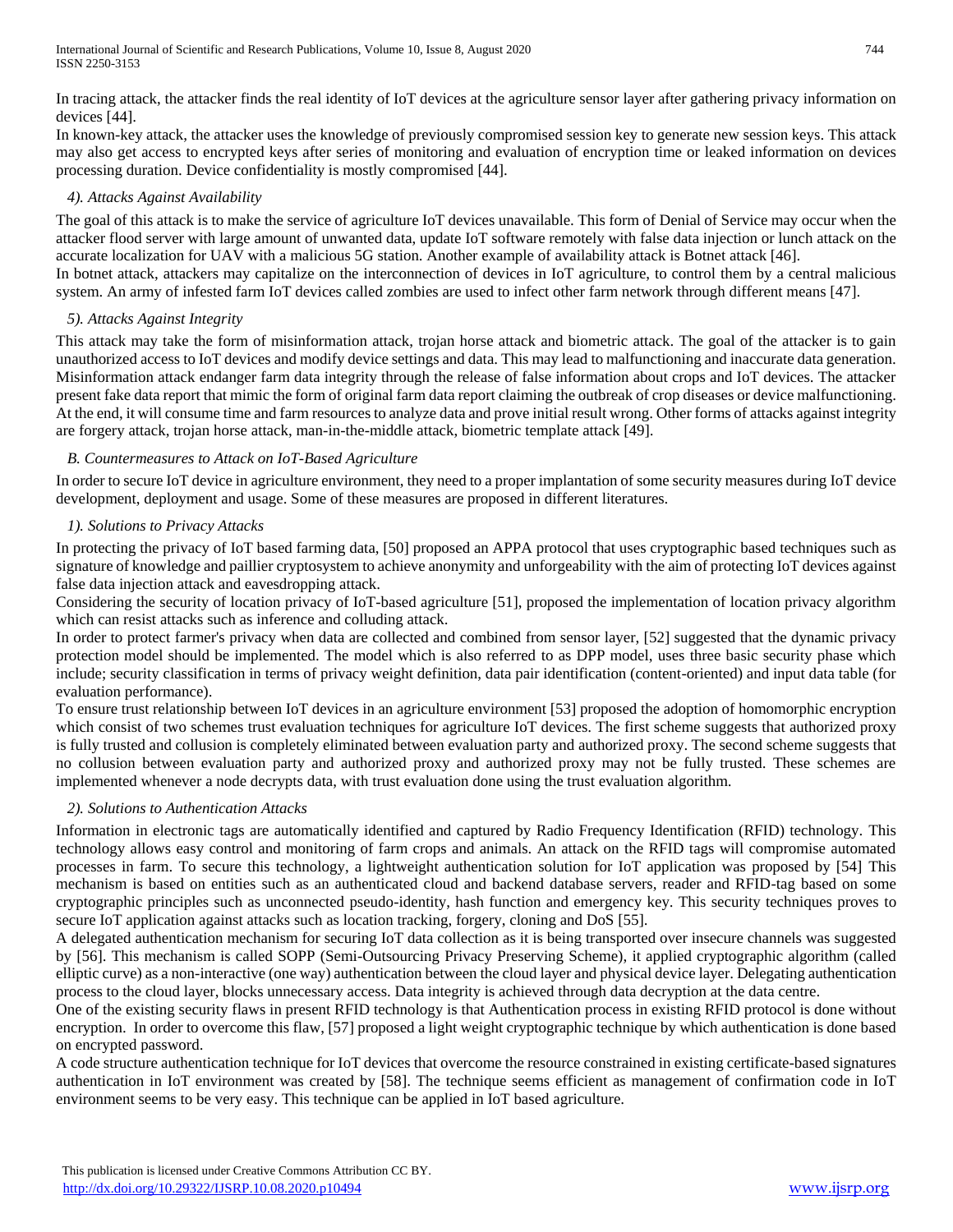IoT terminal node and platform asymmetric mutual authentication scheme that combines SHA1 and feature extraction was proposed for IoT security by [59]. The proposed scheme is highly efficient in terms of throughput with reduced computation and communication cost. This mechanism can be applied in IoT base agriculture environment.

# *3). Solutions to Data Confidentiality Attacks*

Confidentiality in IoT based agriculture can be achieved based on cryptographic mechanism such as cipher-text based access-based mechanism. [60] used an elliptic curve integrated encryption scheme (ECDH) to provide data confidentiality and integrity through the generation of massage authentication key and encryption key in lightweight attribute-based encryption scheme. This scheme proves robust than other cryptographic mechanism that use decisional bilinear Die-Hellman exponent. This scheme is highly secure against attribute set attack and plaintext attack.

A cipher-text attribute-based encryption technique for fog enabled IoT in order to achieve data confidentiality and with variability in a case of access request from an identified IoT device was proposed by [61].

# *4). Solutions to Availability Attacks*

Denial-of-Service (DoS) and botnet attack mainly target the availability of IoT network services. Implementation of firewall for intrusion detection and prevention system on IoT-Based farm network will keep the farm inform about any unnecessary traffic inflow. Installation of anti-DoS attack mechanism and implementation of physical security and light weight encryption algorithms in IoT nodes vicinity and light weight encryption algorithms will enable IoT devices in farm to provide undisrupted service [46] [47].

# *5). Solutions to Data Integrity Attack*

In [49], a lightweight integrity verification security architecture (LIVE) that can be implemented for IoT based agriculture was proposed. The scheme provides content verification for named data networking. The security levels included in this architecture are non-cacheable, 1-cacheable and all cacheable. Cryptographic technique (Merkle Hash Tree algorithm) is used to produce token for signature generation. A secure Threshold Cryptography based Group Authentication (TCGA) scheme which is capable of verifying all nodes in IoT network was proposed in [61]. This scheme proved secure and tend to reduce overhead handshake and power consumption. This security mechanism can be implemented in IoT based agriculture to protect data integrity.

A security technique based on Digital certificate with datagram transport security was proposed in [62]. In this technique, pre-shared key mechanism is replaced with digital certificate for IoT Authentication in secure communication. The authentication procedures involve; (i) client's request is sent to server (ii) Client receives server's certificate (iii) client decrypts certificate using server's public key as a means of verification (iv) sever uses same mechanism for verification and both can start communicating. Application of this communication mechanism will solve integrity problem in IoT based agriculture.

Considering data integrity protection and authentication, [63] suggested a privacy preserving protocol based on Message Authentication Code (MAC). where original IoT data carries MAC solution that can be verified by sender during communication whether data has been altered by attacker. Implementing this can protect agriculture IoT data

# *C. Countermeasures to Attacks Based on Architectural Layers*

# *1). Solutions to Attacks on Physical/Sensor Layer*

According to [64] applying hybrid linear combination encryption and Hash function between IoT devices communications can secure the agriculture sensor layer against impersonation and DoS attack.

According to [60] data confidentiality and integrity can be achieved against chosen plaintext and attribute set attack through the implementation of encryption mechanism using secure symmetric cryptographic system based on Lagrange secret sharing for massage exchange between IoT devices in sensor layer. Encryption keys are generated using elliptic curve cryptosystem.

A homomorphic encryption-based trust management system consisting of three entities such as node, evaluation party and authorized proxy which is used to protect IoT devices against conflict behaviour and On-off attack was discussed in [65]. This can be applied between IoT devices and an access point at agriculture sensor layer.

Applying blockchain technology in private information retrieval at sensor layer can protect IoT privacy [42].

The physical layer nodes should be protected against any form of physical and natural disaster such as fire, thunder storm, and human activities. Nodes should be equipped and protected with tamper-resistant hardware, any attempt on the node should wipe out the memory so that data will note be leaked to attacker especially secret key. Good password should be used for the bootstrap loader of IoT nodes and JTAG interface should be disabled. Sensor nodes should be routinely checked using special devices such as magnifiers and not with the human eyes alone and also be protected against attack through camouflaging.

## *2). Solutions to Attacks on Fog Layer*

The work of [63] proposed the use of chaos-based cryptography and massage authentication code to mitigate eavesdropping attacking at the fog layer. In this technique, access point and fog node add a message authentication code to the original data to verify the integrity of the transmitted data among IoT devices.

According to [66], false data injection, Denial of Service and differential attack can be mitigated by implementing Chinese remainder theorem, homomorphic paillier encryption and one-way hash chain in the fog computing layer to filter injected false data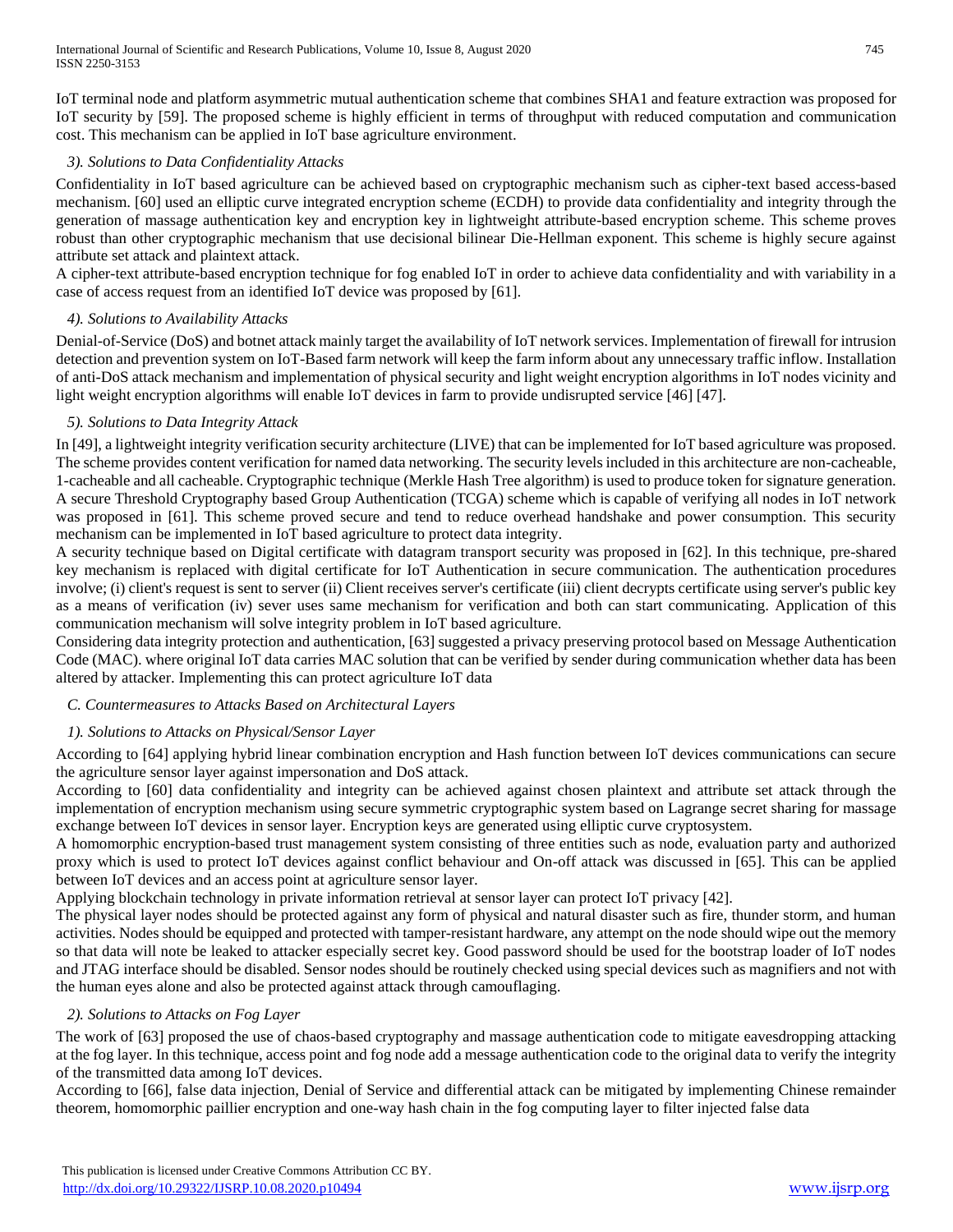#### *3). Solutions to Attacks on Network Layer*

The work of [60] suggested that the network layer can be protected against chosen-plaintext attack by adapting a searchable encryption scheme based on setup, KeyGen, store, trapdoor and search.

In-depth protection against other attacks can be achieved by segmenting and segregating farm networks and functions. Limiting unnecessary lateral communication within farm network and hardening of network and network infrastructures through the installation antivirus, firewalls, intrusion prevention and detection systems can keep the network layer protected against known and unknown attack. Regular backup, implementation of adequate password policies, validation of software integrity and performing out-of-bound network management are good measures against network layer attacks.

#### *4). Solutions to Attacks on Cloud Layer*

According to [67] collision attack at the cloud layer can be overcome through proxy sever deployment and one-way anonymous key agreement protocol. Cryptographic measures such as data encryption and two step verification implemented between device and cloud interaction can provide secure device to cloud interaction. If the cloud is a hybrid cloud connected at the network layer, Virtual Private Network (VPN) implementation can encrypt traffic between agriculture device and cloud, if connected at application layer, SSL/TLS implementation can encrypt traffic between agriculture device and cloud

#### IV. CONCLUSION

Wide adoption of Internet of Things in agricultural have raised security and privacy issues in cyber domain. In research, application of IoT devices in agriculture is being discussed extensively with in-depth reviews of existing security and privacy solutions for IoT-based agriculture. The research also proposed a five-tire (tier) threat model for IoT-based agriculture with implementable countermeasures. This research will be beneficial to researchers (and agriculturist) intending to develop and deploy IoT devices for agriculture purposes. Future research will focus on security issues in deployment of 5G communication technologies in IoT-based farming.

#### V. FUNDING STATEMENT

This research did not receive any specific grant from funding agencies in the public, commercial, or not-for-profit sectors.

#### **REFERENCES**

- [1] O. Elijah, I. Orikumhi, T. A. Rahman, S. A. Babale, S. I. Orakwue*. Enabling smart agriculture in Nigeria: Application of IoT and data analytics*. IEEE, 2017, pp. 762–766, DOI: 10.1109/NIGERCON.2017.8281944
- [2] N. Ahmed, D. De, I. Hussain, *Internet of Things (IoT) for smart precision agriculture and farming in rural areas*. IEEE Internet Things J, 2018, Vol. 5, No. 6, pp. 4890-4899
- [3] G. Villarrubia, J. F. De Paz, D. H. De, La Iglesia and J. Bajo*, Combining multi-agent systems and wireless sensor networks for monitoring crop irrigation*. Sensors. 2017, Vol. 17, No. 8, pp. 1775.
- [4] J. M. Talavera, L. E. Tobón, J. A. Gómez, M. A. Culman, J. M. Aranda, D. T. Parra, L. A. Quiroz, A. Hoyos and L. E. Garreta, *Review of IoT applications in agroindustrial and environmental fields*. Comput. Electron. Agriculture, 2017, No. 142, pp. 283-297.
- [5] C. Brewster, I. Roussaki, N. Kalatzis, K. Doolin, and K. Ellis, *IoT in agriculture: Designing a Europe-wide large-scale pilot*. IEEE Communication. Magazine, 2017, Vol. 55, No. 9, pp. 26-33.
- [6] L. Li, *Application of the Internet of Thing in green agricultural products supply chain management*. In Proc. IEEE Int. Conf. Intell. Comput. Technol. Autom. (ICICTA), Shenzhen, China, 2011, No. 1, pp. 1022–1025.
- [7] J. V., Stafford, *Precision Agriculture. Wageningen.* The Netherlands: Academic, 2019.
- [8] Iot in Agriculture: 5 Technology use cases for smart farming (and 4 challenges to consider). Accessed: Jul. 2, 2020. [Online]. Available: <https://easternpeak.com/blog/iot-in-agriculture-5-technologyuse-cases-for-smart-farming-and-4-challenges-to-consider/>
- [9] F. A. Alaba, M. Othman, I. A. T. Hashem, and F. Alotaibi, *Internet of Things security: A survey*. Journal of network and computer applications, 2017, Vol. 88:, pp. 10–28[. https://doi.org/10.1016/j.jnca.2017.04.002](https://doi.org/10.1016/j.jnca.2017.04.002)
- [10] L. Angelini, E. Mugellini, O. Abou Khaled and N. Couture*, Internet of tangible Things (IoTT): Challenges and opportunities for tangible interaction with IoT*. Informatics, 2018, Vol. 5, No.1, pp. 7[. https://doi.org/10.3390/informatics5010007](https://doi.org/10.3390/informatics5010007)
- [11] Olakunle Elijah, Tharek Abdul Rahman, Igbafe Orikumhi and Chee Yen Leow. An overview of Internet of Things (IoT) and data analytics in agriculture: Benefits and challenges. IEEE internet of things journal, 2018, 5(5): 3758-3773
- [12] Xiaojie Shi, Xingshuang An, Qingxue Zhao, Huimin Liu, Lianming Xia, Xia Sun and Yemin, Guo, *State of the Art: Internet of Things in protected agriculture*. Sensors, 2019, Vol. 19, pp. 1833; doi:10.3390/s19081833 [www.mdpi.com/journal/sensors](http://www.mdpi.com/journal/sensors)
- [13] U. Raza, P. Kulkarni and M. Sooriyabandara, *Low power wide area networks: An overview*. IEEE Commun. Surv. Tutor, 2017, No. 19, pp. 855–873.
- [14] Y. D. Beyene, *NB-IoT technology overview and experience from cloud-RAN implementation*. IEEE Wireless Communication., 2017, Vol. 24, No. 3, pp. 26–32.
- [15] A. H. Ngu, M. Gutierrez, V. Metsis, S. Nepal, and Q. Z. Sheng, *IoT middleware: A survey on issues and enabling technologies*. IEEE Internet Things Journal, 2017, Vol. 4, No. 1, pp. 1–20.
- [16] X. Chen, Q. Shi, L. Yang, and J. Xu, *Thrifty Edge: Resource-efficient edge computing for intelligent IoT applications*. IEEE Network, 2018, Vol. 32, No. 1, pp. 61–65.
- [17] J. I. Rubala and D. Anitha, Agriculture field monitoring using wireless sensor networks to improving crop production. International Journal of Engineering and Science, 2017, Vol. 52, No. 16, pp. 5216–5221.
- [18] M. Odema, I. Adly, A.Wahba, and H. Ragai, *Smart aquaponics system for industrial Internet of Things (IIoT)*. in International Conference on Advanced Intelligent Systems and Informatics. Cairo, Egypt: Springer, 2017, 844–854.

 This publication is licensed under Creative Commons Attribution CC BY. <http://dx.doi.org/10.29322/IJSRP.10.08.2020.p10494> [www.ijsrp.org](http://ijsrp.org/)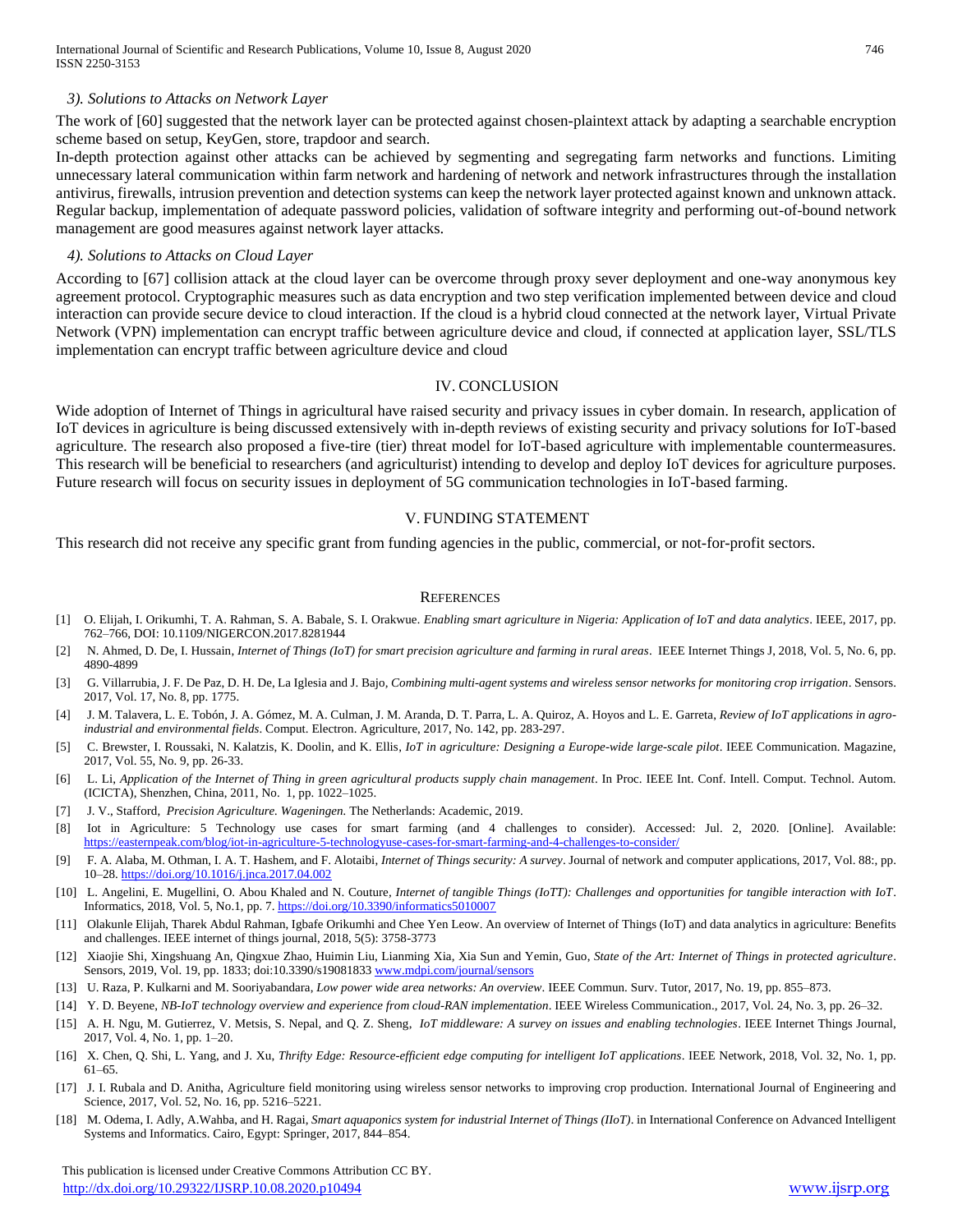- [19] T. A. Shinde and J. R. Prasad*, IoT based animal health monitoring with naive Bayes classification. International* Journal Emerging Trends in Technology, 2017, Vol. 1, No. 2, pp. 252–257.
- [20] Olakunle Elijah, Tharek Abdul Rahman, G. Orikumhi, and Suleiman Aliyu Babale, *Enabling smart agriculture in Nigeria: Application of IoT and data analytics*. 2017, DOI: 10.1109/NIGERCON.2017.8281944 <https://www.researchgate.net/publication/323067309>
- [21] S. Li, M. Li, H. Xu, and X. Zhou, Searchable encryption scheme for personalized privacy in IoT-based big data. Sensors, 2019, 19(5): 1059.
- [22] Z. Wang, K. B. Walsh, and B. Verma. On-tree mango fruit size estimation using RGB-D images, Sensors, 2017, 17(12): 27-38.
- [23] M. Wazid, A. K. Das, V. Odelu, N. Kumar, M. Conti, and M. Jo, *Design of secure user authenticated key management protocol for generic IoT networks*. IEEE Internet Things Journal, 2018, Vol. 5, No. 1, pp. 269-282.
- [24] Mohamed Amine Ferrag, Lei Shu, Xing Yang, Abdelouahid Derhab, *Security and privacy for green IoT-based agriculture: Review, blockchain solutions, and challenges*. IEEE Access, 2020, DOI: 10.1109/ACCESS.2020.2973178
- [25] R. R. Shamshiri, F. Kalantari, K. C. Ting, K. R. Thorp, I. A. Hameed, C. Weltzien, D. Ahmad, and Z. M. Shad, *Advances in greenhouse automation and controlled environment agriculture: A transition to plant factories and urban agriculture*. Int. J. Agricult. Biol. Eng, 2018, Vol. 11, No. 1, pp. 122.
- [26] K. Benke and B. Tomkins, *Future food-production systems: Vertical farming and controlled-environment agriculture. Sustainability. Sci., Pract. Policy, 2017, Vol.* 13, No. 1, pp. 1326.
- [27] M. Mukherjee, R. Matam, L. Shu, L. Maglaras and M. A. Ferrag, N. Choudhury, and V. Kumar, *Security and privacy in fog computing: Challenges*. IEEE Access, 2017, No. 5, pp. 19293-19304.
- [28] M. Mukherjee, L. Shu, and D. Wang. *Survey of fog computing: Fundamental, network applications, and research challenges*. IEEE Commun. Surveys Tuts., 2018. Vol. 20, No. 3, pp. 1826-1857.
- [29] K.P. Ferentinos, N. Katsoulas, A. Tzounis, T. Bartzanas and C. Kittas, *Wireless sensor networks for greenhouse climate and plant condition assessment*. Biosyst. Eng. 2017, No. 153, pp. 70–81.
- [30] J. I. Rubala and D. Anitha, *Agriculture field monitoring using wireless sensor networks to improving crop production*. International Journal of Engineering and. Science, 2017, Vol. 52, No. 16: pp. 5216–5221.
- [31] D. García-Lesta, D. Cabello, E. Ferro, P. López, and V. M. Brea. *Wireless sensor network with perpetual motes for terrestrial snail activity monitoring*. IEEE Sensors Journal, 2017, Vol. 17, No. 15, pp. 508–5015.
- [32] M. Roopaei, P. Rad, and K. K. R. Choo, *Cloud of things in smart agriculture: Intelligent irrigation monitoring by thermal imaging*. IEEE Cloud Computing, 2017, Vol. 4, No. 1, pp. 10–15.
- [33] S. Sharma, K. Chen, and A. Sheth, *Toward practical privacy preserving analytics for IoT and cloud-based healthcare systems*. IEEE Internet Comput., 2018, Vol. 22, No. 2, pp. 42–51.
- [34] L. Chen, *Robustness, security and privacy in location-based services for future IoT A survey*. IEEE Access, 2017, Vol. 5, pp. 8956–8977.
- [35] P. Varga, S. Plosz, G. Soos, and C. Hegedus, *Security threats and issues in automation IoT*. In Proc. IEEE 13th Int. Workshop Factory Commun. Syst. (WFCS), 2017, pp. 1–6.
- [36] A. Bothe, J. Bauer, and N. Aschenbruck, *RFID-assisted continuous user authentication for IoT-based smart farming*.. IEEE Int. Conf. RFID Technol. Appl. (RFID-TA), 2019, pp. 505-510.
- [37] M. Abdelsalam, R. Krishnan, Y. Huang, and R. Sandhu. *Malware detection in cloud infrastructures using convolutional neural networks*. In Proc. IEEE 11th Int. Conf. Cloud Comput. (CLOUD), 2018, pp. 162-169.
- [38] B. Ali and A.I. Awad, *Cyber and physical security vulnerability assessment for IoT-based smart homes. Sensors*, 2018, Vol. 18, No. 3, pp. 1–17.
- [39] S. C. Cha, T. Y. Hsu, Y. Xiang, and K. H. Yeh, *Privacy enhancing technologies in the Internet of Things: Perspectives and challenges*. IEEE Internet Things Journal, 2019, Vol. 6, No. 2, pp. 2159-2187.
- [40] J. Lin, W. Yu, N. Zhang, X. Yang, H. Zhang, and W. Zhao. *A survey on Internet of Things: Architecture, enabling technologies, security and privacy, and applications*. IEEE Internet Things Journal, 2017, Vol. 4, No. 5, pp. 1125-1142.
- [41] Y. Yang, L. Wu, G. Yin, L. Li, and H. Zhao. A survey on security and privacy issues in Internet of Things. IEEE Internet Things Journal, 2017, 4(5): 1250-1258.
- [42] W. Jiang, H. Li, G. Xu, M. Wen, G. Dong, and X. Lin, *PTAS: Privacy preserving thin-client authentication scheme in blockchain-based PKI*. Future Gener. Comput. Syst., 2019, Vol. 96, pp. 185-195.
- [43] S. Li, M. Li, H. Xu, and X. Zhou. *Searchable encryption scheme for personalized privacy in IoT-based big data*. Sensors, 2019, Vol. 19, No. 5, pp. 1059.
- [44] U. E. Chinanu, O. E. Oche and J. O. Okah-Edemoh, *Architectural Layers of Internet of Things: Analysis of Security Threats and Their Countermeasures.* Academic Research Publishing Group Scientific Review, 2018, Vol. 4, No. 10, pp. 80-89, 2018 URL: https://arpgweb.com/journal/journal/10 DOI: <https://doi.org/10.32861/sr.410.80.89>
- [45] O. Novo*. Blockchain meets IoT: An architecture for scalable access management in IoT*. IEEE Internet Things Journal, 2018, Vol. 5, No. 2, pp. 1184-1195.
- [46] T. Tyagi. Botnet of things: *Menace to Internet of Things.* In Proc. 3rd Int. Conf. Computer., Communication and Network Security, 2018, pp. 1-5.
- [47] Q. Li, X. Zhang, Q. Zheng, R. Sandhu, and X. Fu*. LIVE: Lightweight integrity verification and content access control for named data networking.* IEEE Trans. Inf. Forensics Security, 2015, Vol. 10, No. 2, pp. 308-320.
- [48] Z. Guan, Y. Zhang, L. Wu, J. Wu, J. Li, Y. Ma, and J. Hu. APPA: An anonymous and privacy preserving data aggregation scheme for fog enhanced IoT. J. Netw. Comput. Appl., 2019, No. 125, pp. 82-92.
- [49] Y. Sun, L. Zhang, G. Feng, B. Yang, B. Cao, and M. A. Imran, *Blockchain-enabled wireless Internet of Things: Performance analysis and optimal communication node deployment*. IEEE Internet Things Journal, 2019, Vol. 6, No. 3, pp. 5791-5802.
- [50] K. Gai, K.-K.-R. Choo, M. Qiu, and L. Zhu, Privacy-preserving content oriented wireless communication in Internet-of-Things, IEEE Internet Things J., 2018, vol. 5, no. 4, pp. 30593067.
- [51] Z. Yan, W. Ding, V. Niemi, and A. V. Vasilakos. Two schemes of privacy preserving trust evaluation, Future Gener. Comput. Syst., 2016, 62: 175-189.
- [52] Q. Li, X. Zhang, Q. Zheng, R. Sandhu, and X. Fu, LIVE: Lightweight integrity verification and content access control for named data networking, IEEE Trans. Inf. Forensics Security, 2015, Vol. 10, No. 2, pp. 308-320.
- [53] P. Gope, R. Amin, S. K. Hafizul Islam, N. Kumar, and V. K. Bhalla, *Lightweight and privacy-preserving RFID authentication scheme for distributed IoT infrastructure with secure localization services for smart city environment*, Future Gener. Comput. Syst., 2018, Vol. 83, pp. 629-637.
- [54] X. Zhang, C. Liu, S. Poslad, and K. K. Chai, *A provable semi outsourcing privacy preserving scheme for data transmission from IoT devices*. IEEE Access, 2019, Vol. 7, pp. 87169-87177.
- [55] J.Y. Lin and W.C. Huang, *A lightweight authentication protocol for internet of things*. In Proceedings IEEE International Symposium on Next-Generation Electronics, Kwei-Shan, Taiwan, 2014, pp.1–2.

 This publication is licensed under Creative Commons Attribution CC BY. <http://dx.doi.org/10.29322/IJSRP.10.08.2020.p10494> [www.ijsrp.org](http://ijsrp.org/)